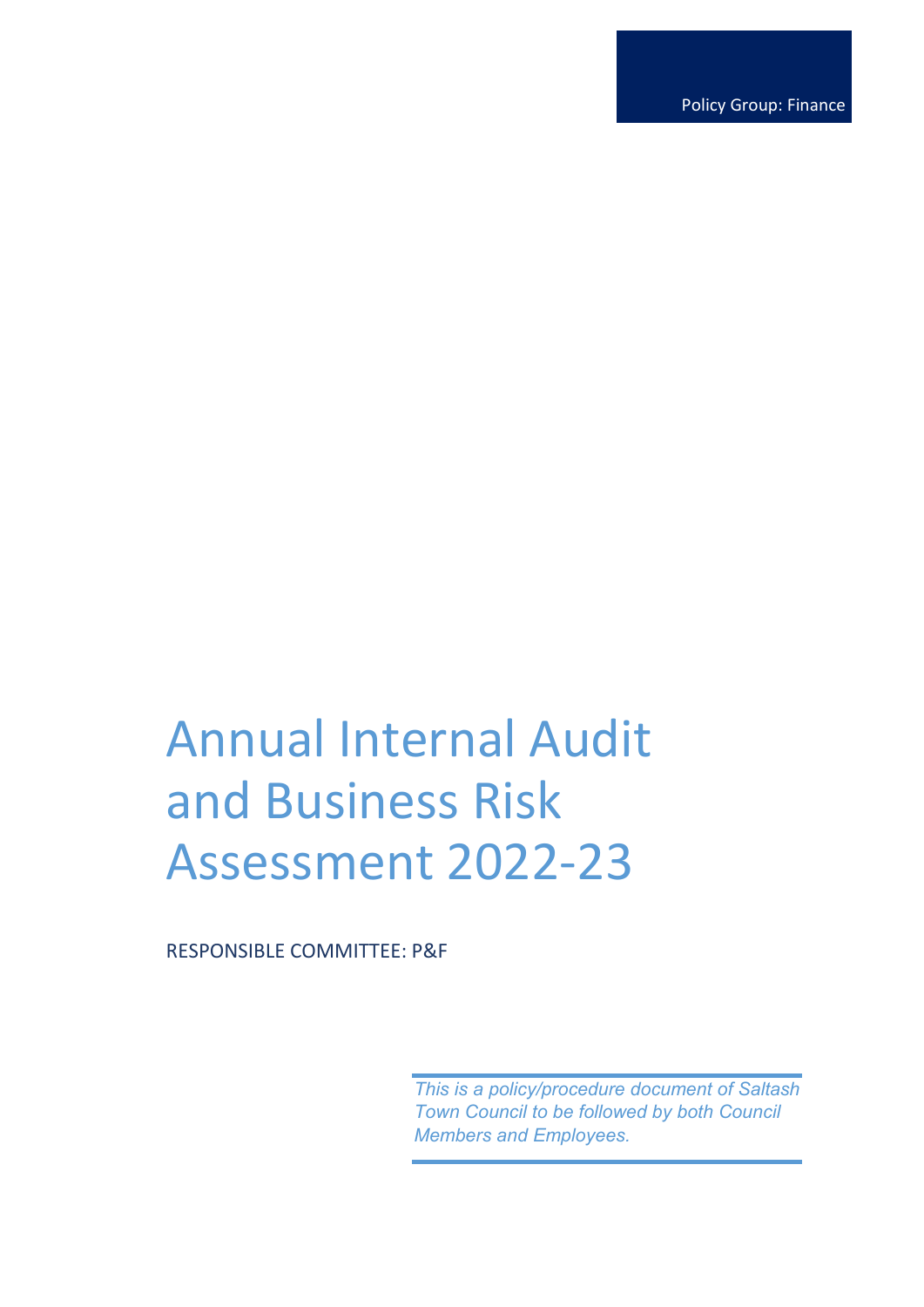| <b>Current Document Status</b>       |               |                    |               |  |
|--------------------------------------|---------------|--------------------|---------------|--|
| <b>Version</b>                       | 2022/23       | <b>Approved by</b> | <b>ATM</b>    |  |
| <b>Date</b>                          | February 2022 | <b>Date</b>        | 05.05.2022    |  |
| <b>Responsible</b><br><b>Officer</b> | <b>RFO</b>    | Minute no.         | 54/22/23f(ii) |  |
| <b>Next review date</b>              | February 2023 |                    |               |  |

| <b>Version History</b> |               |                                |                      |  |
|------------------------|---------------|--------------------------------|----------------------|--|
| <b>Date</b>            |               | <b>Version   Author/Editor</b> | <b>Notes</b>         |  |
| February 2020          | 2020/21       | <b>RL</b>                      |                      |  |
| February 2021          | 2021/22 SE    |                                | For signature        |  |
| February 2022          | 2022-23       | <b>SE</b>                      | <b>Annual Review</b> |  |
| May 2022               | 2022-23   AJT |                                | Readopted            |  |

#### **Document Retention Period** Until superseded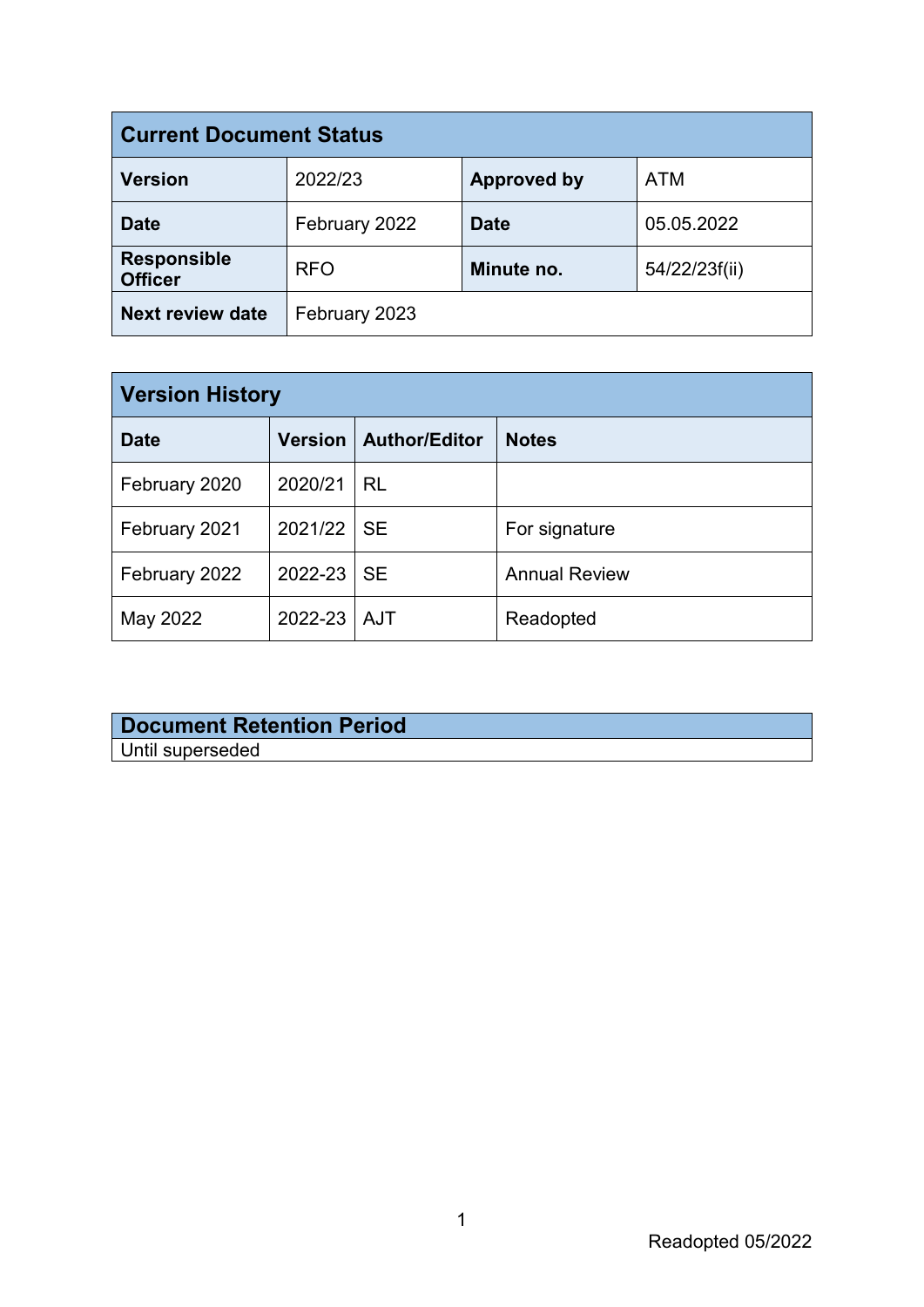| <b>ANNUAL INTERNAL AUDIT BUSINESS RISK ASSESSMENT 2022/23</b> |                        |  |  |  |
|---------------------------------------------------------------|------------------------|--|--|--|
| <b>Item</b>                                                   |                        |  |  |  |
| <b>Comment/Actions</b>                                        | <b>Frequency</b>       |  |  |  |
| Insurance:                                                    |                        |  |  |  |
| <b>Public &amp; Employers Liability</b>                       | 3 Yearly               |  |  |  |
| Money & Fidelity Guarantee                                    | 3 Yearly               |  |  |  |
| <b>Personal Accident</b>                                      | 3 Yearly               |  |  |  |
| <b>Buildings Cover and contents</b>                           | 3 Yearly               |  |  |  |
| Premises Gas safety check/fire/electrical.                    | Annual                 |  |  |  |
| Tree maintenance survey and works                             | Annually & as required |  |  |  |
| Pontoon                                                       | Annual                 |  |  |  |
| <b>Asset Valuations</b>                                       | As required and upon   |  |  |  |
|                                                               | Insurance renewal      |  |  |  |
| <b>Financial Matters:</b>                                     |                        |  |  |  |
| <b>Banking Arrangements</b>                                   | Annual                 |  |  |  |
| <b>Insurance Providers</b>                                    | 3 Yearly               |  |  |  |
| VAT return completed/submitted                                | Quarterly              |  |  |  |
| <b>Internal Audit</b>                                         | Twice yearly           |  |  |  |
| <b>Salaries Reviewed and Documented</b>                       | Annual                 |  |  |  |
| Budget agreed, monitored and reported                         | Monthly                |  |  |  |
| Precept requested                                             | Annual                 |  |  |  |
| Payments approval procedure                                   | Annual                 |  |  |  |
| <b>Bank Reconciliations overseen by Councillors</b>           | Monthly                |  |  |  |
| Clerk's Salary reviewed & documented                          | Annual                 |  |  |  |
| Mayors Allowance reviewed at budget setting                   | Annual                 |  |  |  |
| Members Allowance reviewed at budget setting                  | Annual                 |  |  |  |
| <b>External Audit</b>                                         | Annual                 |  |  |  |
| Internal check of financial records                           | Annual                 |  |  |  |
|                                                               |                        |  |  |  |
| <b>Record Keeping:</b>                                        |                        |  |  |  |
| Minutes numbered and signed                                   | Ongoing                |  |  |  |
| Asset Register updated as required                            | Ongoing                |  |  |  |
| Financial Regulations updated as required                     | Ongoing                |  |  |  |
| Standing Orders updated as required                           | Ongoing                |  |  |  |
| Shadow copies taken of computer records                       | Twice daily            |  |  |  |
| Computer off-site backup                                      | Daily                  |  |  |  |

## **SALTASH TOWN COUNCIL**